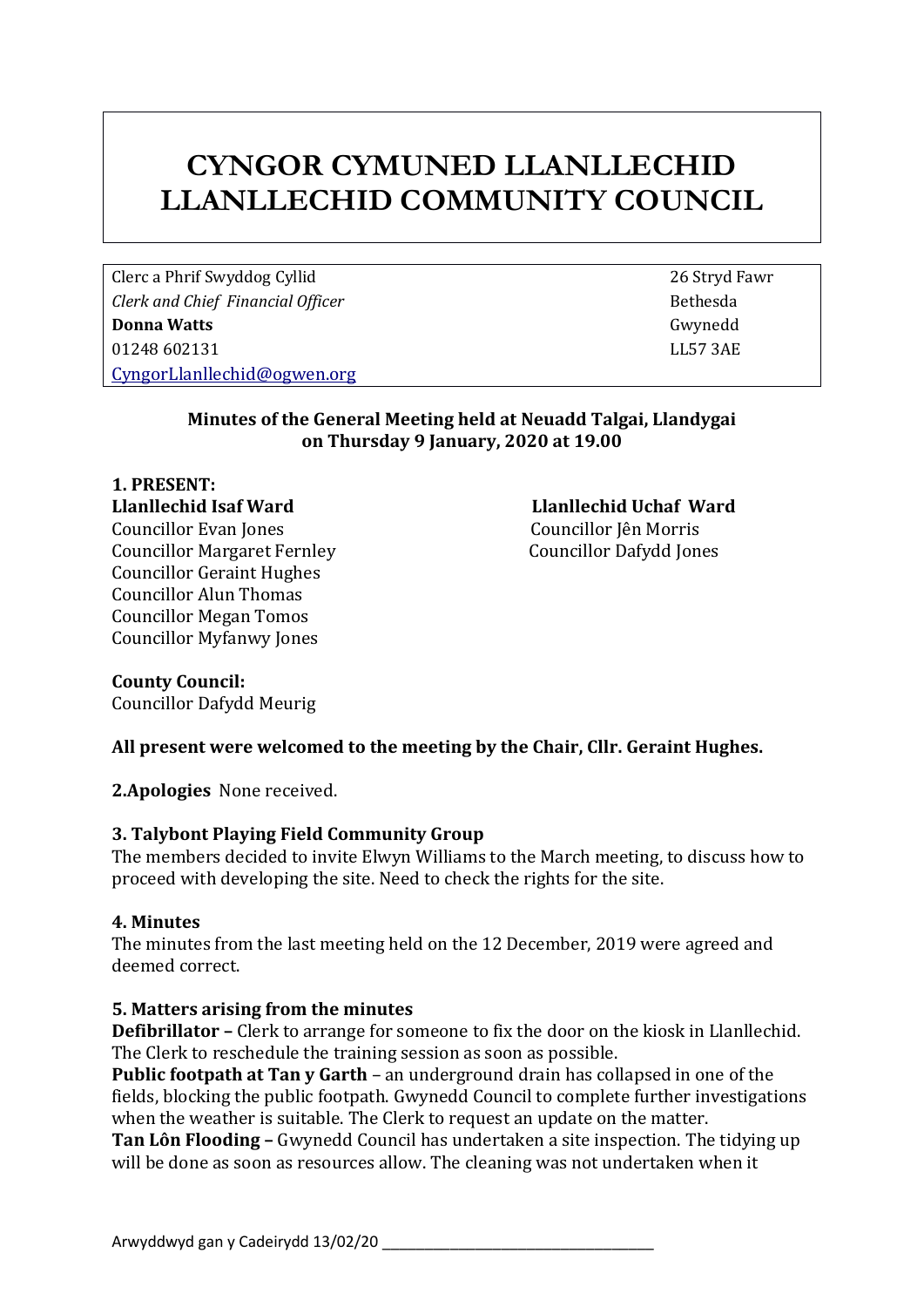flooded last month. The Clerk to ask Gwynedd Council again. Awaiting response from Penrhyn Estate regarding meeting on site with Gwynedd Council.

**Mountain to Parc Main** – sheep can go through to the mountain as there is no barrier. The Clerk to inform the Penrhyn Estate. No response to date.

**Tŷ'n Hendre Hill to Bronydd** – potholes along the way. The Clerk to request an update. **Fferm Talybont Uchaf Planning Application** – Clerk to enquire about the signs that are to be installed.

**Rally held on the 7th December** – it was reported that a rally was held on the narrow lanes of Llanllechid and some residents had not been notified of the event. The Clerk to notify North Wales Rally.

**Lôn Goed** –'unsuitable for wide vehicles' sign has slipped down the pole. The Clerk to request an update from Cyngor Gwynedd.

**Maes y Groes Wall** – it was reported that a car had hit the wall on the corner again and damaged the wall. The Clerk to ask for an update.

**Lôn Goed and Ty'n Hendre Hill** – road desperately needs cleaning, the Clerk to notify Gwynedd Council.

## **6. Payments**

| The following payments were authorised:        |         |
|------------------------------------------------|---------|
| Rhys Jones – Electrician to install Llan defib | £200.79 |
| Llais Ogwan – Donations advert                 | £36.00  |

## **7. Correspondence**

**Submitted** - OWL Cymru, Crime Prevention Charity - the Council is not currently in a position to support this project. Members noted their disappointment that the letter had been submitted in English only.

**Submitted** – Letter from Partenriaeth Ogwen regarding theClerking and Development Service Agreement 2020-23. It was decided to accept the agreement. Need to check the fee for the Mountain Committee services.

**Submitted** – email from Gwynedd Council with costs associated with maintaining the playing fields in the parish. The Council to consider the possibility of taking responsibility for these assets in the future.

## **8. Representatives Reports**

Nothing to report.

# **9. Finance Reports**

The reports were accepted.

## **10. Praesept 2020-21**

Following discussion, the praecept for the next financial year was set at £15,000.

# **11. Planning Decisions:**

## **C19/1077/21/HY**

Ogwen Bank Caravan Park, Bethesda Retrospective application for the installation of 3 illuminated signs. **Decision:** All consultations completed.